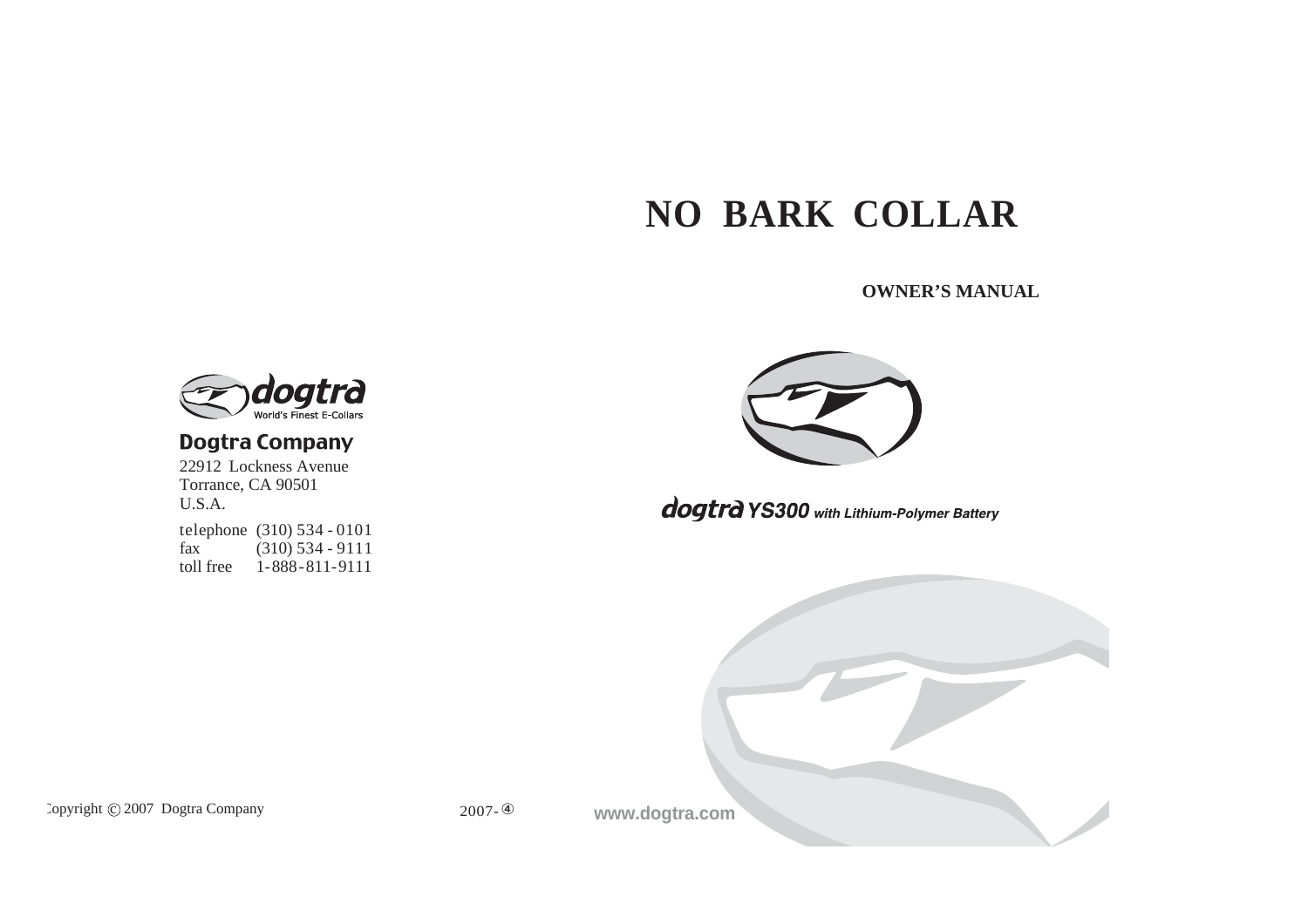|                                             | 3           |
|---------------------------------------------|-------------|
|                                             | $\varDelta$ |
|                                             | 5           |
|                                             | 7           |
| $\cdot$ DESCRIPTION $\cdots$                | 8           |
| TESTING YOUR NO BARK COLLAR                 | 14          |
| . TO RECHARGE THE BATTERY www.communication | 16          |
| · FITTING THE COLLAR                        | 18          |
|                                             | 18          |
|                                             | 19          |
| FREQUENTLY ASKED QUESTIONS                  | 20          |
|                                             |             |
|                                             |             |

### **OVERVIEW**

Thank you for purchasing the dogtra "No Bark Collar" Model YS300!

This product has been specifically designed to prevent your dog from barking excessively by emitting an automatic electrical stimulation when your dog barks.

The **dogtra YS300** is a safe No Bark Collar intended for small to medium (sensitive) sized dogs.

Instructions are included. Please read them thoroughly before using your "dogtrd yssoo".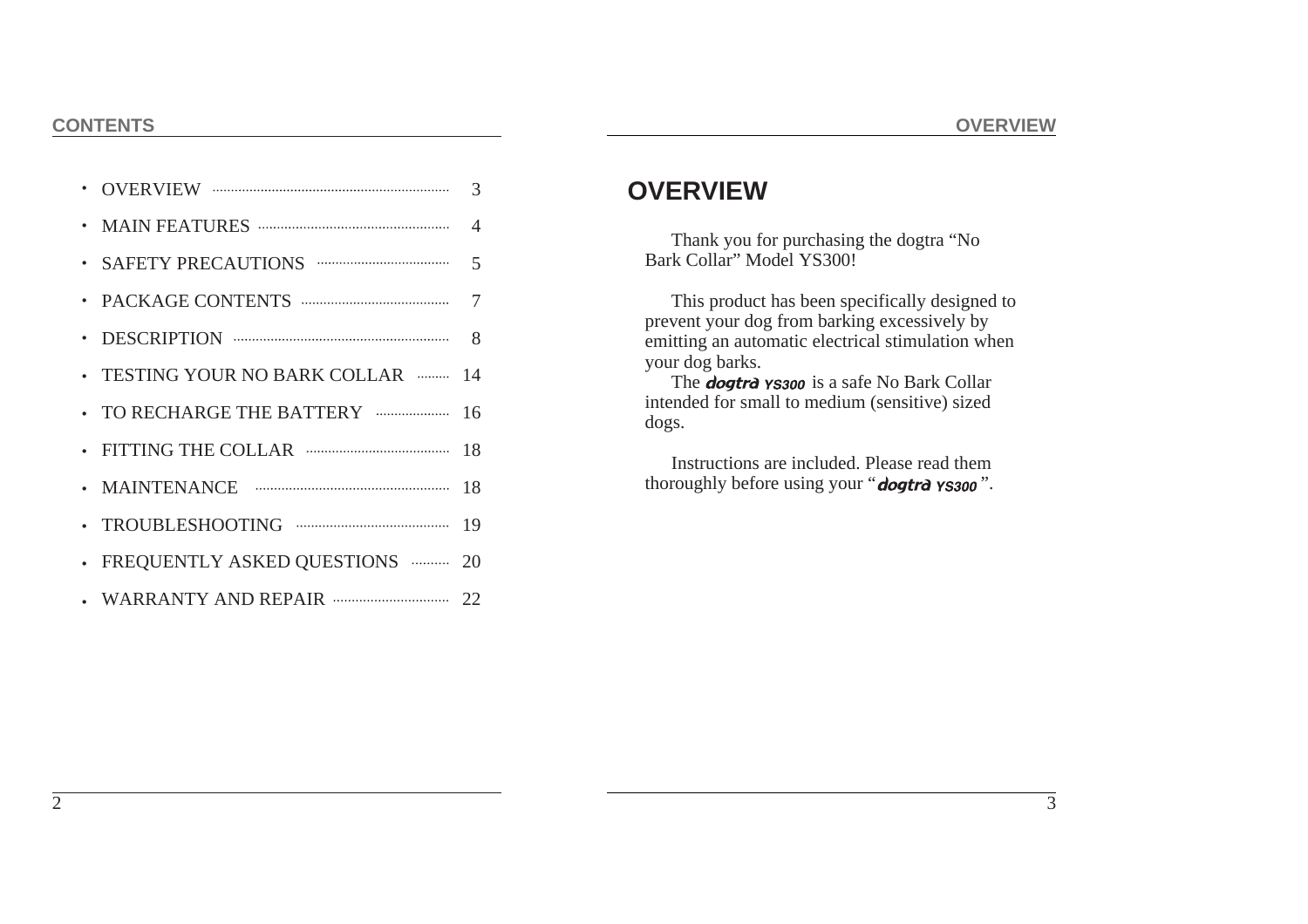## **MAIN FEATURES**

- Non-electrical stimulation vibration (P) warning prior to the stimulation.
- 6 intensity levels (2-7) for a wide variety of dispositions. •
- Test Mode (T) for testing the No Bark Collar. •
- Rechargeable 2-hour rapid charge Lithium
- Polymer Battery.

Fits dogs as small as 10 lbs.

- (Receiver weight : 4.0 ounces) •
- Tri-Color LED Battery Life Indicator.
- Fully waterproof.

•

•

•

•

- Small size 2.63" X 1.81" X 1.14"
- Light weight 4.0 ounces.
- Uses Surgical Stainless Steel contact points and anti-microbial plastic to protect the dog's skin. •

## **SAFETY PRECAUTIONS**

Your dogtra "No Bark Collar" is a valuable training aid when used correctly.

The dogtra No Bark Collar uses Surgical Stainless Steel contact points and anti-microbial plastic to protect the dog's skin. Please observe your dog's neck everyday because it may rub as the dog moves, causing irritation if the collar is too loose.

To prevent skin irritation, the collar should not be worn more than 8-hours at a time.

Also, it is best to move the location of the contact points every few hours. To do this, take the collar off and then put it back on so that the contact points are in a different location on the neck.

If skin irritation is found, wash the area and rinse with hydrogen peroxide. Apply an antibiotic ointment. Temporarily discontinue using the collar until the skin has healed.

Proper collar strap tightness is extremely important. If the collar is too loose, it will not function properly and it may rub as the dog moves, causing irritation.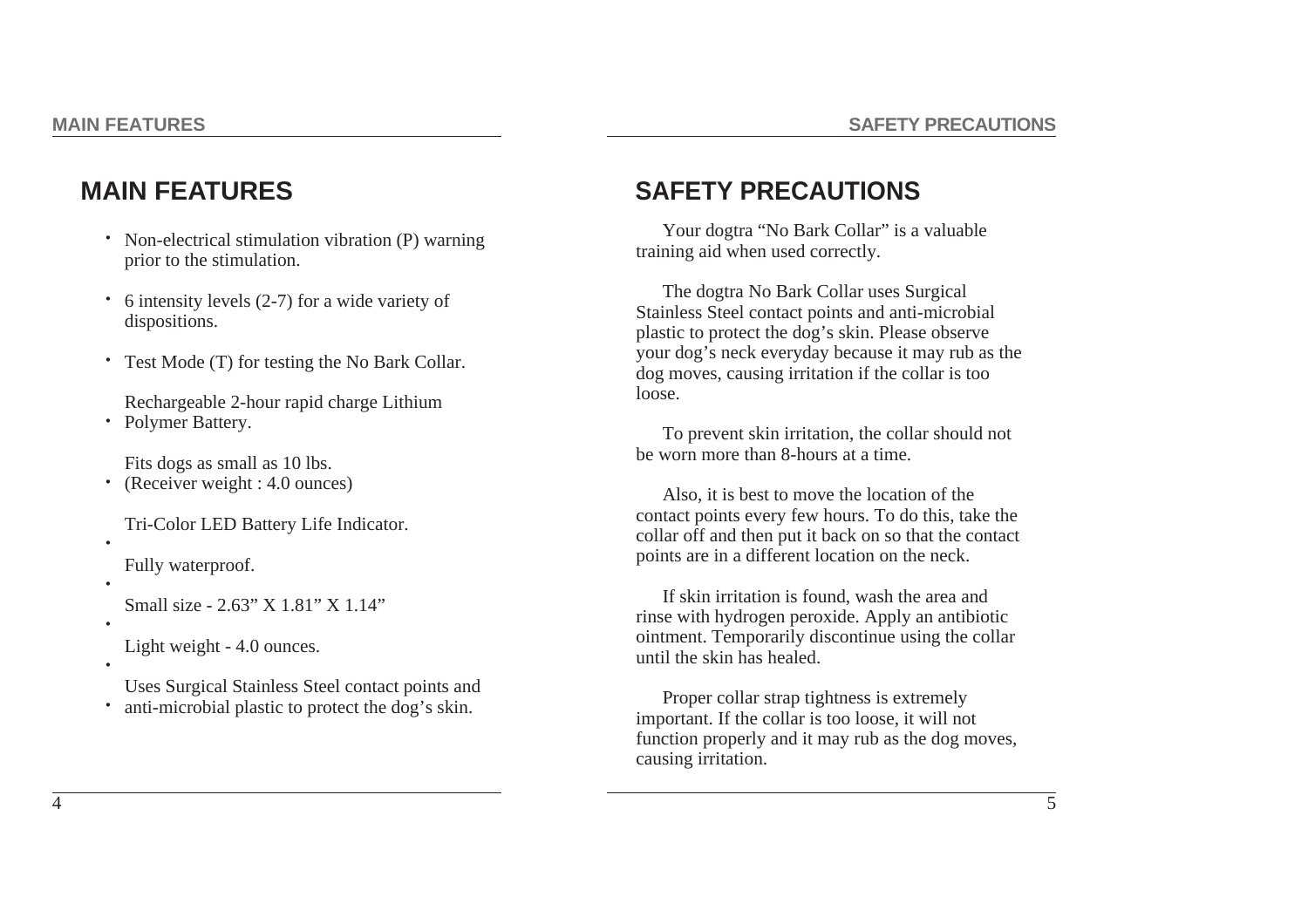7

**doatra** No Bark Collars are intended for the sole purpose of preventing the dog from barking.

Do not attempt to test dogtra No Bark Collars on humans or other animals.

Dogs should be in good health during this collar training.

**dogtra** No Bark Collars are not intended for use on dogs weighing less than 10 pounds or less than 6 months of age. If you have any concerns, please consult with your trainer.

**IMPORTANT** : Please remove the No Bark Collar before playing with your dog.The activity may cause your dog to bark, which could lead him to associate playing with the electrical stimulation

# dogtra COLLAR **PACKAGE CONTENTS**

- No Bark Collar with collar strap
- Lithium Polymer Battery Charger
- Owner's Manual
- Plastic Dummy Contact Points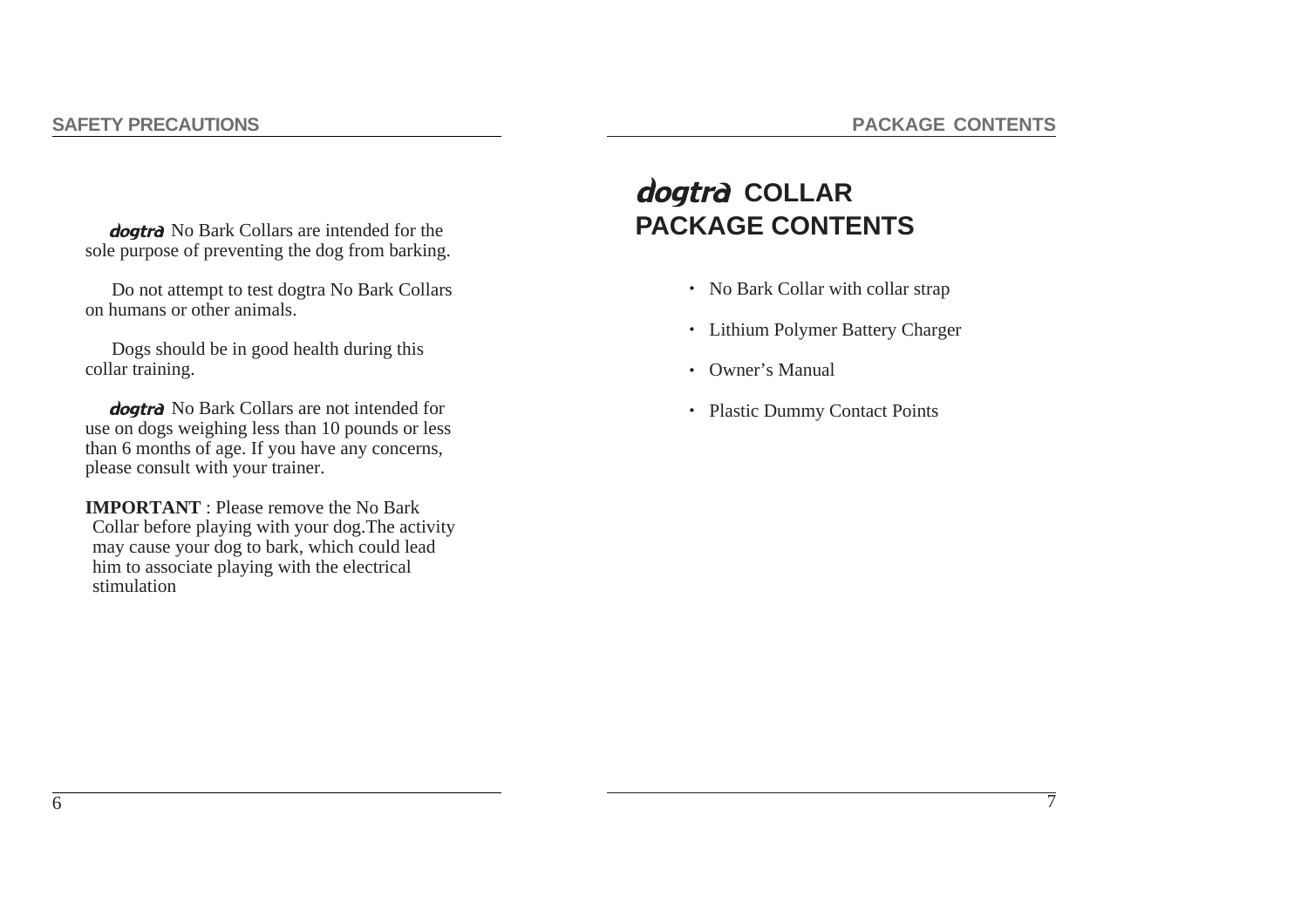### **DESCRIPTION**





#### **ON-OFF & Intensity Dial**

The ON-OFF  $&$  Intensity Dial on the collar is used to turn the " $d$ ogtra  $\gamma$ ssoo" on and off, to select the intensity level, and to test the dogtrà YS300.

Set the ON-OFF & Intensity Dial on the "OFF" position to turn off the " **dogtra YS300**"

On pager mode (P) the collar will only vibrate. Level 2 is the lowest electrical stimulation and Level 7 is the highest. On each level, a vibration is followed by stimulation.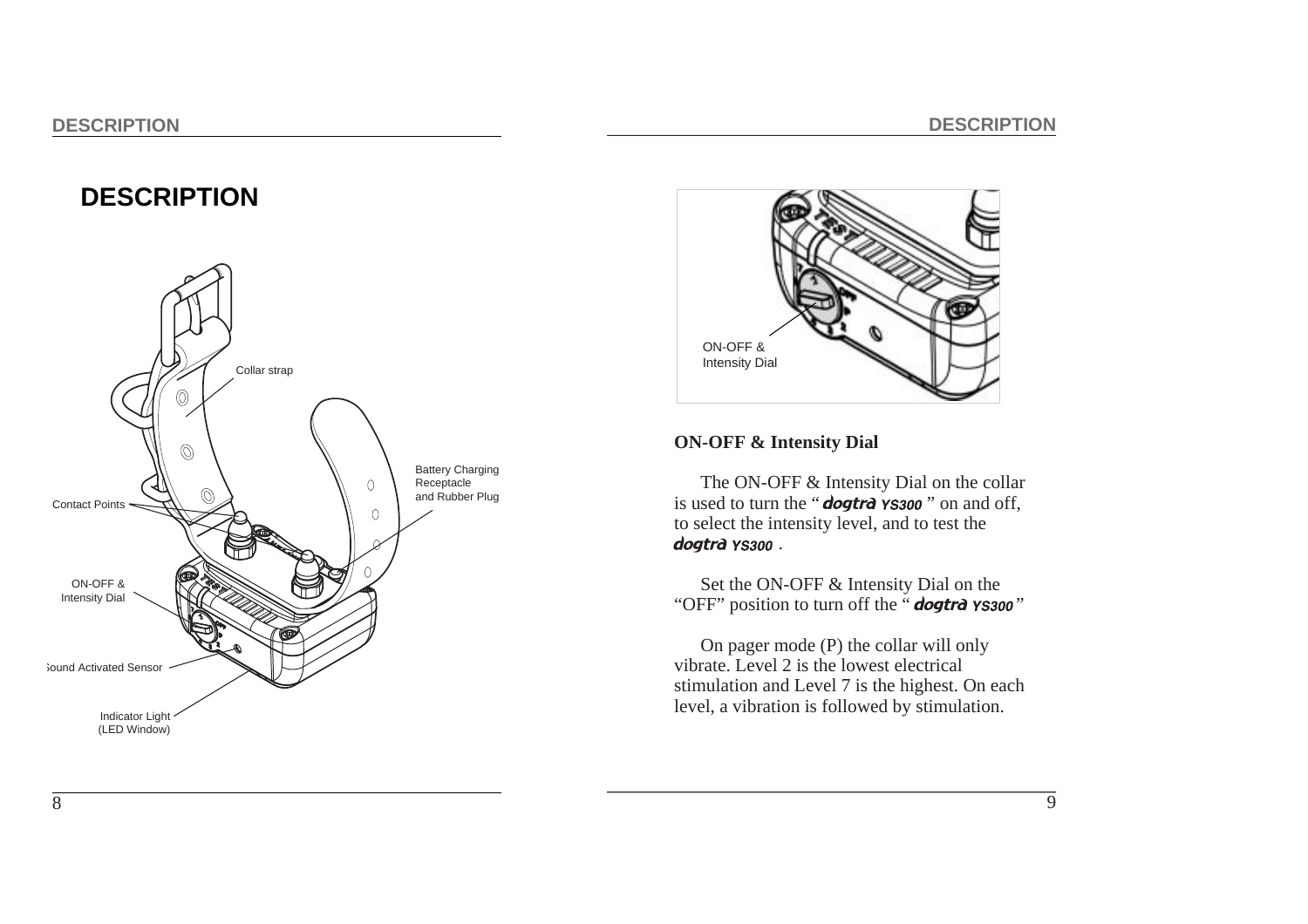Set the ON-OFF & Intensity Dial on the test mode  $(T)$  to test the *dogtra*  $\gamma$ **s***300*. (See "TESTING THE NO BARK COLLAR" on page 14.)

| <b>ON-OFF &amp; Intensity Dial</b> | <b>Function</b>                   |
|------------------------------------|-----------------------------------|
| OFF                                | Power OFF                         |
|                                    | Vibration only (non-stimulation)  |
| $2 - 7$                            | Vibration followed by stimulation |
|                                    | Test mode                         |

#### **NOTICE**

When first using the "**dogtra YS300**", it is recommended that you start with the lowest level. If the dog continues to bark, gradually increase the intensity level.



#### **Indicator Light (LED window)**

The indicator light (LED Window) will flash 1 second when the dogtra YS300 has been turned on. Then after 2 seconds, it will flash every 2 seconds. If the dog does not bark over 10 seconds, it will turn to the Sleep mode to save battery life and the LED will turn off.

Before going into Sleep mode, the LED light flashes green when the battery is fully charged and turns to amber when the battery life is getting low. When the LED indicator emits a blinking red light, the battery needs to be recharged.

| Battery life<br>LED window |                             | Fully charged   Medium charge | Needs charge       |
|----------------------------|-----------------------------|-------------------------------|--------------------|
| On Working                 |                             | Flashes Green   Flashes Amber | <b>Flashes Red</b> |
| On Charging                | Stays on Green Stays on Red |                               | Stays on Red       |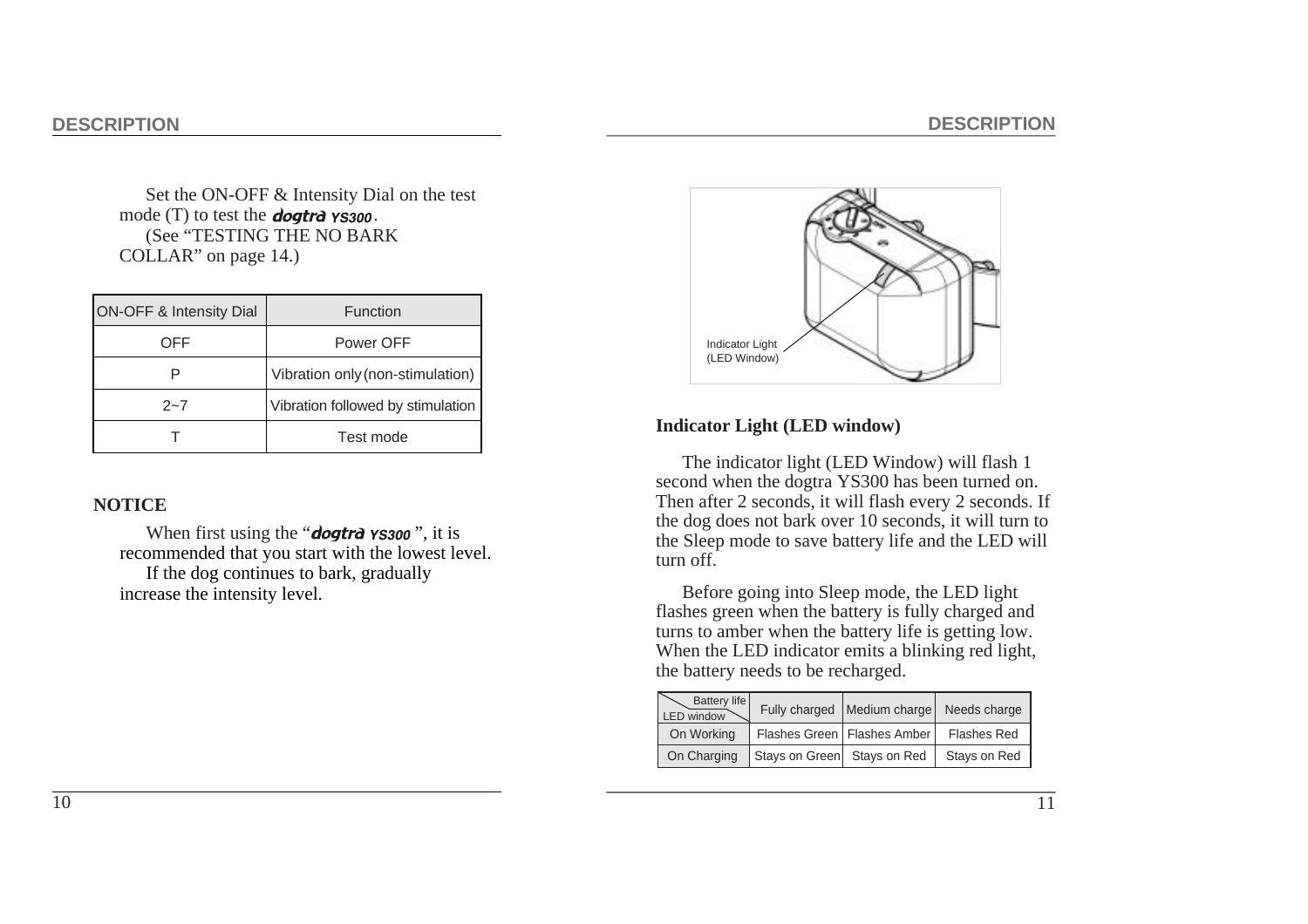#### **Contact Points**

dogtra *YS300* uses surgical stainless steel contact points to protect the dog's skin. The length of the contact points should be wellfitted so that the contact points are held firmly against the dog's skin.

**IMPORTANT** : Avoid touching the Contact points unless the No Bark Collar is completely discharged, or you may feel the electrical stimulation yourself.

#### **Plastic Dummy Contact Points**

If your dog is trained enough, you can replace the Contact Points with the Plastic Contact Points included in the package. By doing so, it will allow you to keep the collar on your dog for a longer period of time with less irritation on the skin. You may also use the Pager mode as a useful tool in correcting your dog without the stimulation, however, only leave the collar on for 8-hours at a time if the stainless steel contact points are still being utilized.

#### **Collar Strap Adjust**



The collar strap of the *dogtra ys300* can be adjusted 3 steps as shown in the diagram above.

To adjust the collar strap, first unscrew the contact points and put screws in desired holes, then tighten the contact points as shown below.

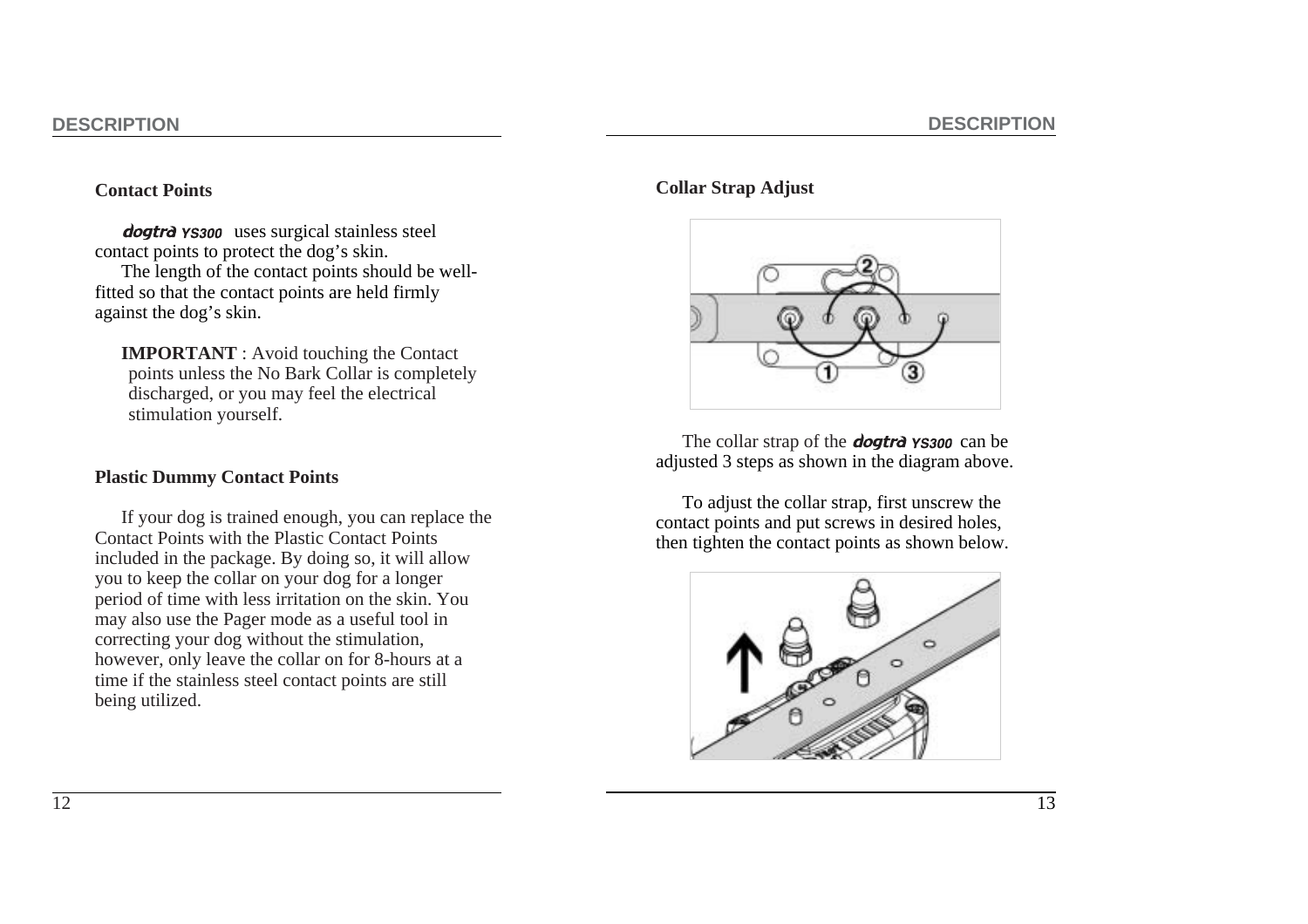### **TESTING YOUR NO BARK COLLAR**



1. Turn the **dogtra YS300** on by turning the ON-OFF & Intensity Dial and select the test mode (T) so that the arrow on the dial is aligned with the letter "T".

The LED indicator light will flash 1 second to indicate that it is on, after 2 seconds it will flash every 2 seconds. If the dog does not bark over 10 seconds, it will turn to the Sleep mode to save battery life and the LED will turn off.

- 2. Test by scratching the rough surface of the test tool on the collar (as shown in the diagram) using a coin or a hard metal object. The collar will emit a vibration three times. Repeat the same process if you want to test again.
- \* **When on the test mode, the No Bark Collar emits a vibration without emitting stimulation at the same time.**
- \* **When on the test mode, the sensor may be sensitive enough that the No Bark Collar can activate easily by a small sound or tap.**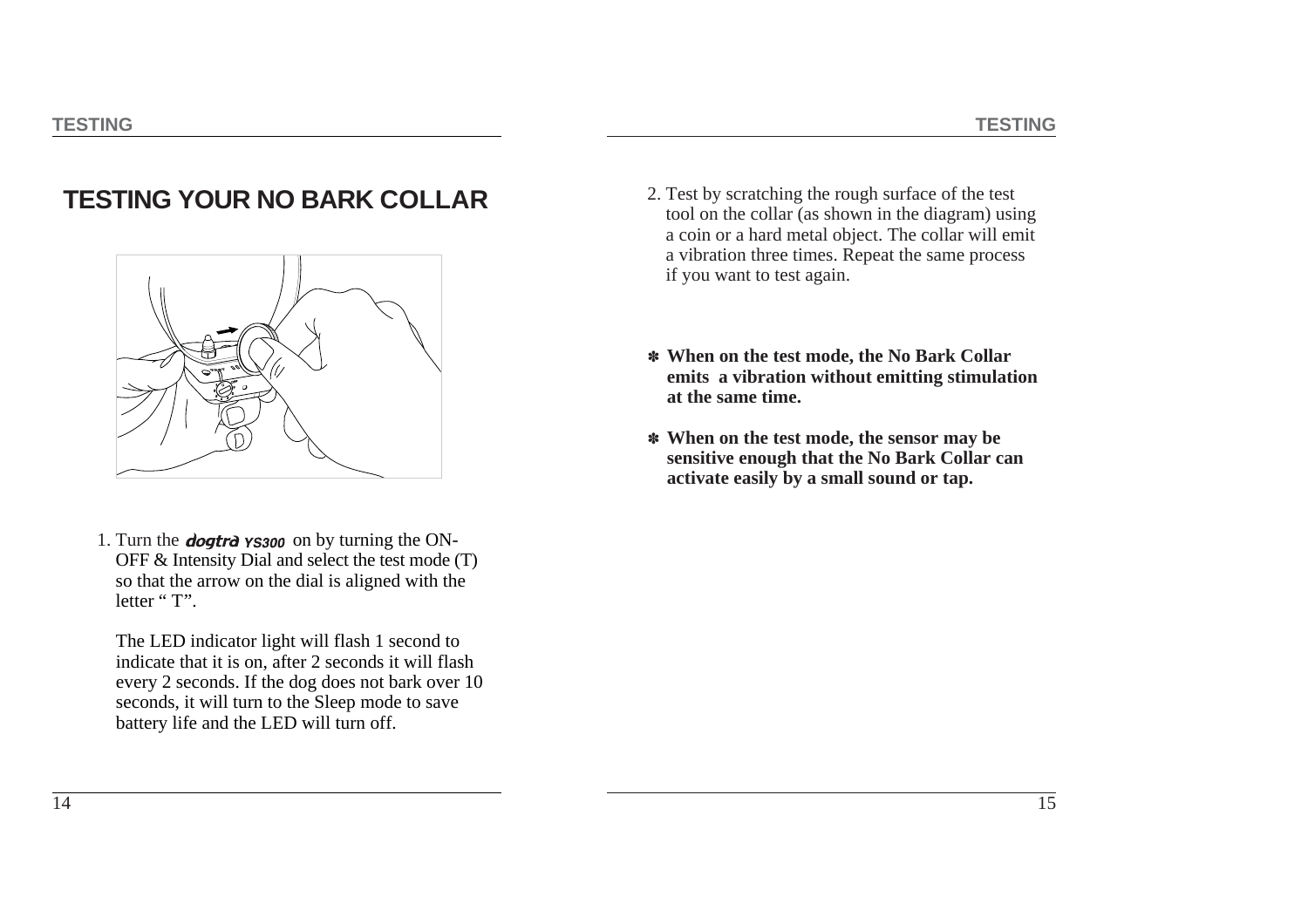## **TO RECHARGE THE BATTERY**



- 1. Open the Battery Charging Receptacle & Rubber Plug on the No Bark Collar and connect the Lithium Polymer Charger to the batterycharging receptacle as shown in the diagram.
- 2. Plug the charger into an electrical power outlet of ordinary household voltage (110V).
- 3. Lithium-Polymer Battery provides a 2-hour rapid charge.

4. When the battery is recharging, the LED will stay on red. The LED light will become green when the battery is completely recharged. (The battery is fully charged with a 2-3 hour charge.)

| <b>Battery life</b><br>On charging     | Charging | Completely recharged. |
|----------------------------------------|----------|-----------------------|
| <b>Indicator Light</b><br>(LED Window) | Red      | Green                 |

**Note** : Only use the dogtra approved Lithium Polymer Battery Charger that is designed for dogtra  $\gamma$ S300, or it could potentially damage the unit.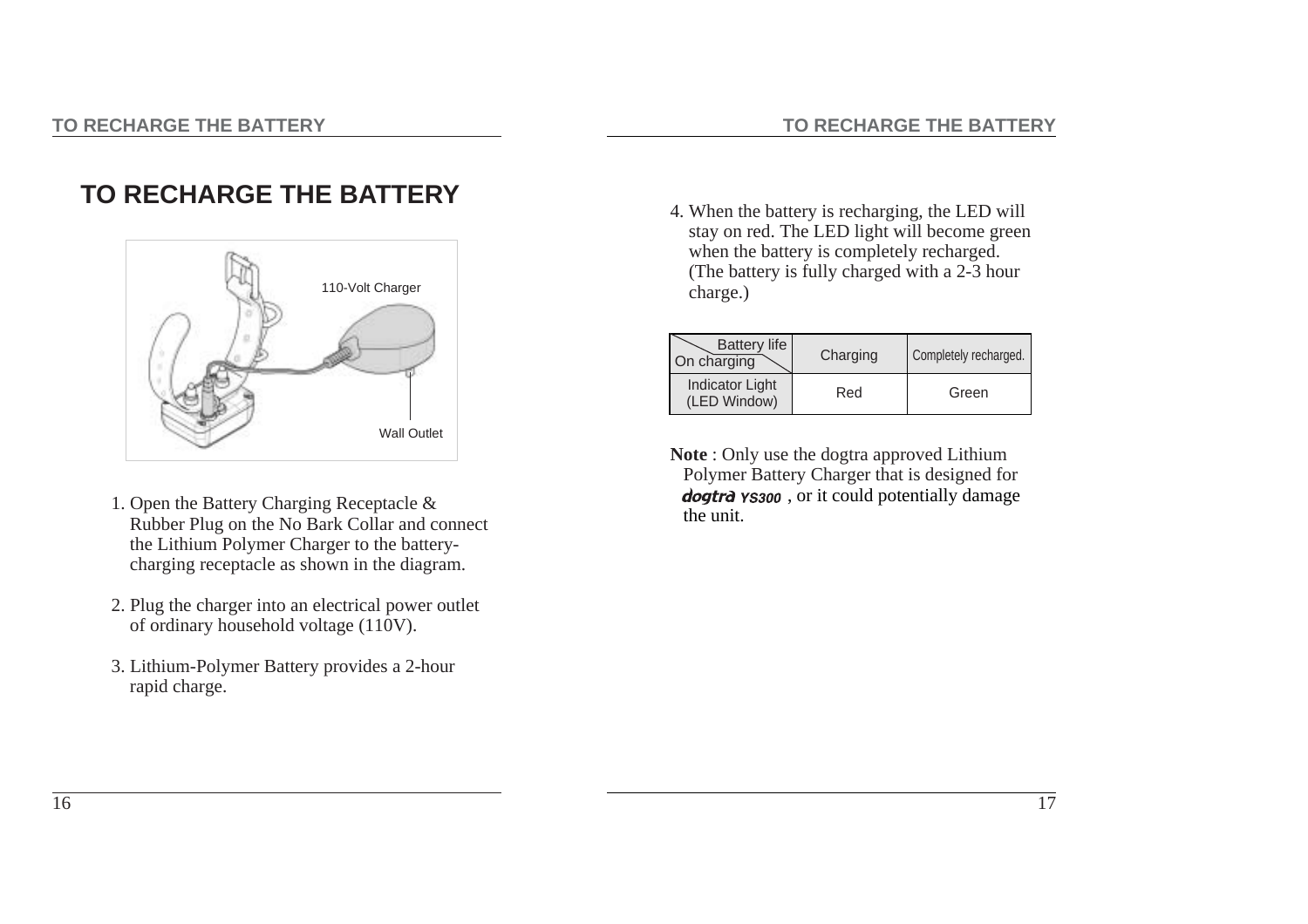### **FITTING THE COLLAR**

The collar strap should be adjusted so that the contact points are held firmly against the dog's skin.

Fasten the collar enough to allow one or two fingers to fit between the collar strap and your dog's neck.



If the collar is too loose, electrical contact will be inconsistent and your corrections will be inconsistent also.

### **MAINTENANCE**

Periodically wash the No Bark Collar with alcohol or detergent. Dry thoroughly after washing.

### **TROUBLESHOOTING**

#### **My dog keeps barking. Is the No Bark Collar working properly?**

- Check and see that dogtra No Bark Collar is turned on.
- Tighten the collar strap and make sure the contact points are held firmly against the dog's skin.
- Recharge the battery if it is discharged.
- Increase the electric stimulation levels.
	- We advise you to start with the lowest level when first using the " **dogtra ys300**".
	- The dog can be startled at the electrical correction for the first time.
	- If you consider the intensity of stimulation too light, increase the level gradually.
	- In case of stubborn or aggressive dogs, you can increase the intensity level suddenly, and then give a low level back.
	- You have to be very careful in deciding the intensity level.

The electrical contact can be inconsistent or it can give rise to negative influences on dogs, if you select the wrong intensity level.

• For more information, contact the customer service center at 1-888-811-9111 (8:30am-4:00pm PST)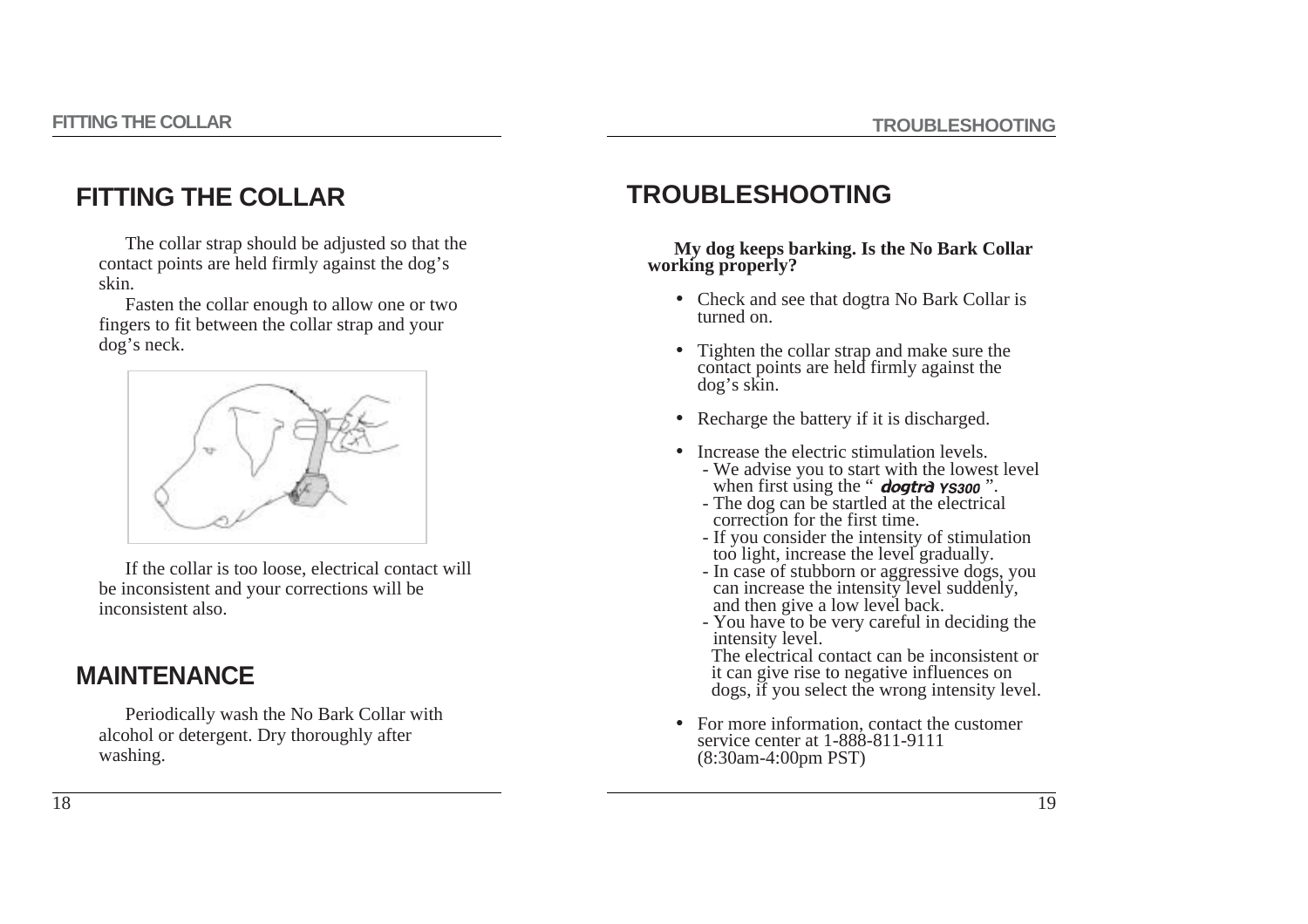## **FREQUENTLY ASKED QUESTIONS**

**1. How long does it take to fully recharge the batteries and how long do the batteries last for a recharge?**

dogtrd YS300 uses Lithium Polymer Batteries, which provide a rapid charge.

It takes 2~3 hours to recharge the batteries if the batteries are fully discharged.

The LED indicator light stays on red while the battery is being charged, and the light will change into a green color and stay on without blinking when the battery is completely charged. It may vary from the frequency of uses, but the batteries should last for about 2 weeks.

#### **2. How tight should the No Bark Collar be around my dog's neck?**

- The contact points must have direct contact with your dog's skin.
- Adjust the contact points so that they are held firmly against the dog's skin.
- •Check the fit to prevent excessive pressure by being able to insert one or two fingers between the contact points and your dog's skin.
	- If the collar is too loose, it can move around the dog's neck or the stimulation will not be consistent, whereas it may be difficult for your dog to breath if the collar is too tight.
- Mark the desired length of the collar with a pen for next uses.
- If after finding the desired length of collar you have an excess of collar strap, it is okay to trim off the leftover part with a pair of scissors. However, be sure to leave extra length, if necessary, to accommodate the future growth of the dog.
- **3. My dog seems to be startled at the static correction. Will the stimulation harm my dog?**
	- •Dogtra No Bark Collar is not intended for the punishment but for the reinforcement of behavior modification of dogs. But if your dog is startled when first using the dogtra No Bark Collar, remove the collar until your dog is settled. You may want to turn the collar off, and put the collar back on him for a day or so, until he is comfortable. Attempt the collar again at a lower level when you see that your dog is more accustomed.

#### **4. How do I get it repaired and get information about dogtra No Bark Collar?**

Most repairs can be completed within 48 hours after we receive your unit, as long as all needed parts are in stock. Some repairs, however, will require additional work time. For any questions concerning your Dogtra products call us Toll free at 1-888-811-9111, (8:30am-4:00pm, Pacific Standard Time).